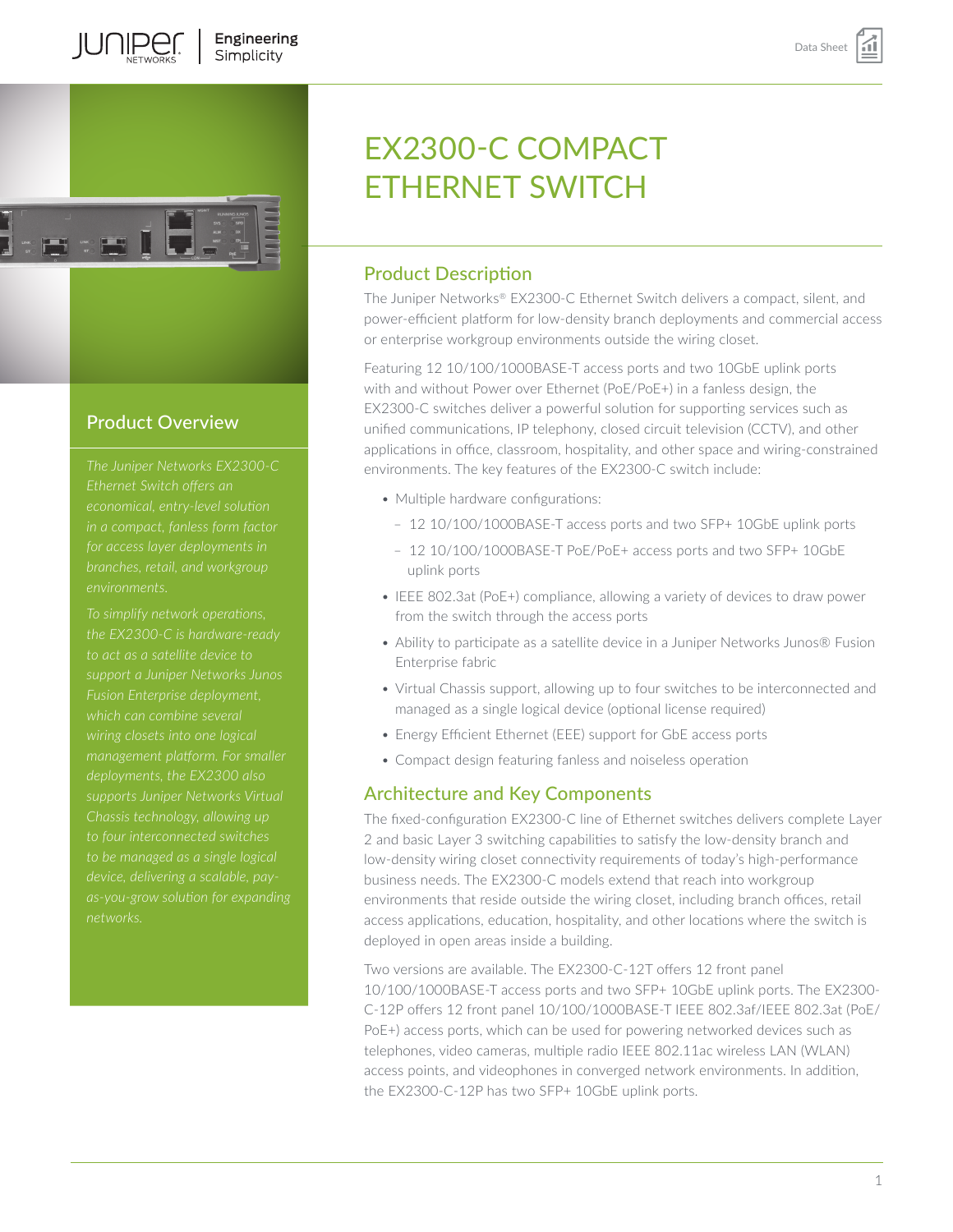



The uplink ports can be used to connect to higher-layer devices such as aggregation switches or routers. The uplink ports can also be configured as Virtual Chassis interfaces and connected via standard 10GbE interfaces. A fixed internal power supply ensures operational simplicity.

#### Junos Fusion Enterprise Technology

Junos Fusion Enterprise technology provides automated network configuration and simplifies scalability for medium to large enterprise networks. Using the Juniper Networks EX9200 line of programmable switches as aggregation devices and EX2300-C switches as satellite nodes, Junos Fusion Enterprise technology can be deployed across a building (or multiple buildings) to connect large numbers of switches in a fabric that can be managed as a single device.



*Figure 2: Junos Fusion Enterprise deployment using EX2300-C switches as satellite devices*

With Junos Fusion Enterprise technology, enterprises can reduce network complexity and operational costs by collapsing underlying network elements into a single logical point of control from Juniper Networks Junos operating system-based Juniper routing and switching platforms. It is designed for customers who need to cost-effectively deploy numerous switch ports throughout their enterprise campus network and manage them all from a central device. In addition, existing EX2300-C switches can be easily added to a Junos Fusion Enterprise deployment with a simple software upgrade, offering full investment protection.

In Junos Fusion Enterprise deployments, satellite devices do not require to be individually connected to aggregation devices. Up to four satellite devices can be interconnected via standard 10GbE interfaces to form a "cluster," which, in turn, can be connected to the aggregation device(s) over a pair of fiber uplinks. Satellite devices or clusters can also be dual-homed or single-homed to the aggregation devices.

In Junos Fusion Enterprise deployments, satellite devices forward all traffic to the aggregation device, enabling network administrators to monitor and manage the entire enterprise campus building from a single device. Features such as PoE/ PoE+, LLDP-MED, and 802.1x are also supported in Junos Fusion Enterprise architectures to help meet enterprise campus requirements.

### Virtual Chassis Technology

The EX2300-C supports Juniper's unique Virtual Chassis technology, enabling up to four interconnected EX2300-C switches to be managed as a single logical device and delivering a scalable, pay-as-you-grow solution for expanding network environments. The EX2300-C can also be connected to an existing Virtual Chassis configuration composed of EX2300 switches.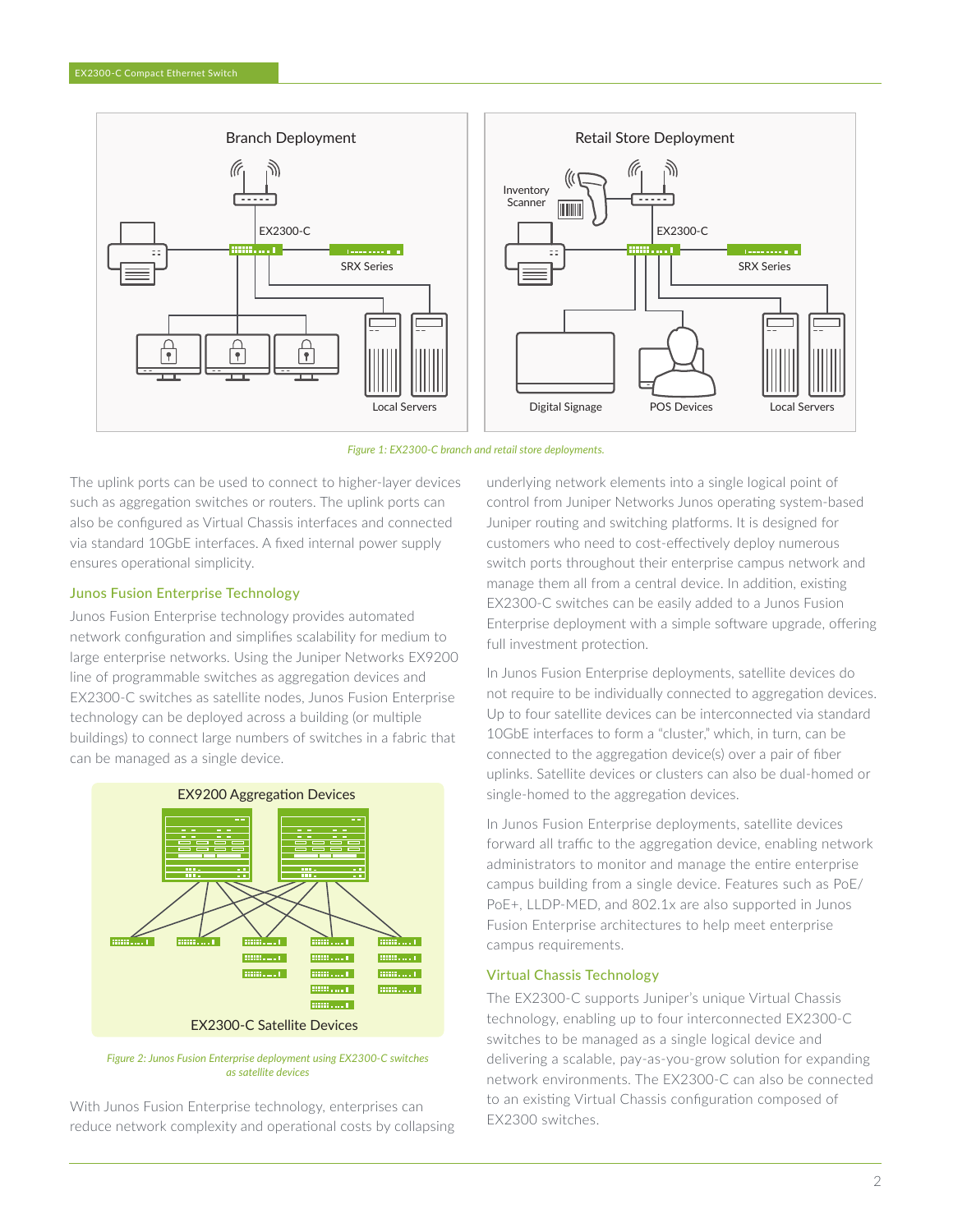

*Figure 3: When deployed in a Virtual Chassis configuration, up to four EX2300-C switches can operate as a single, logical device.*

While EX2300-C switches can be interconnected over either of the two front panel 10GbE uplink ports, these ports can also be configured as 1GbE uplinks to aggregation devices by disabling the Virtual Chassis technology.

When deployed in a Virtual Chassis configuration, the EX2300-C switches elect a primary and a backup switch based on a set of preconfigured policies or criteria. The master switch automatically creates and updates the switching and optional routing tables on all other Virtual Chassis switch members. Switches can be added to or removed from the Virtual Chassis configuration without service disruption.

EX2300-C Virtual Chassis configurations operate as highly resilient unified systems, providing simplified management using a single IP address, single telnet/SSH session, single commandline interface (CLI), automatic version checking, and automatic configuration. The EX2300-C switches are also capable of local switching, so packets coming into a port destined for another port on the same switch do not have to traverse the Virtual Chassis, increasing forwarding capacities.

EX2300-C Virtual Chassis configurations implement the same slot/module/port numbering schema as other Juniper Networks chassis-based products, providing true chassislike operations. By using a consistent operating system and a single configuration file, all switches in a Virtual Chassis configuration are treated as a single device, simplifying overall system maintenance and management.

#### Simplified Management and Operations

Junos Fusion Enterprise dramatically simplifies EX2300-C management by enabling a large number of the switches to be managed from a single management interface when deployed as satellite devices. With features such as plug-andplay deployment and rolling software upgrades, Junos Fusion Enterprise eliminates the need to individually manage every access switch in the enterprise network, leading to lower operational costs and overall lower TCO.

Virtual Chassis technology simplifies network management for smaller deployments. Up to four interconnected EX2300-C switches can be managed as a single device utilizing a single Junos OS image and a single configuration file, reducing the overall number of units to monitor and manage. When the Junos OS is upgraded on the master switch in an EX2300-C Virtual Chassis configuration, the software is automatically upgraded on all other member switches at the same time.

Dedicated front panel RJ-45 and USB console ports offer flexible out-of-band management options, while a front panel USB port can be used to easily upload the Juniper Networks Junos operating system and configuration files. All front panel access and uplink ports have dedicated link status and link activity LEDs. In addition, a series of front panel LEDs offer system status information with a button that allows users to toggle through four different modes for reporting speed (SPD), duplex mode (DX), administrative status (EN), and PoE status (PoE). A fixed internal power supply ensures operational simplicity.

#### Easy Provisioning

Auto-configuration and Auto-Image Install features allow the switches to be configured and imaged over the network using the Dynamic Host Configuration Protocol (DHCP) message exchange process. These features eliminate the need to stage devices prior to deployment, dramatically reducing operational expenses. Autoconfiguration and Auto Image Install allow new branches and retail stores to rapidly deploy their networks, and they also enable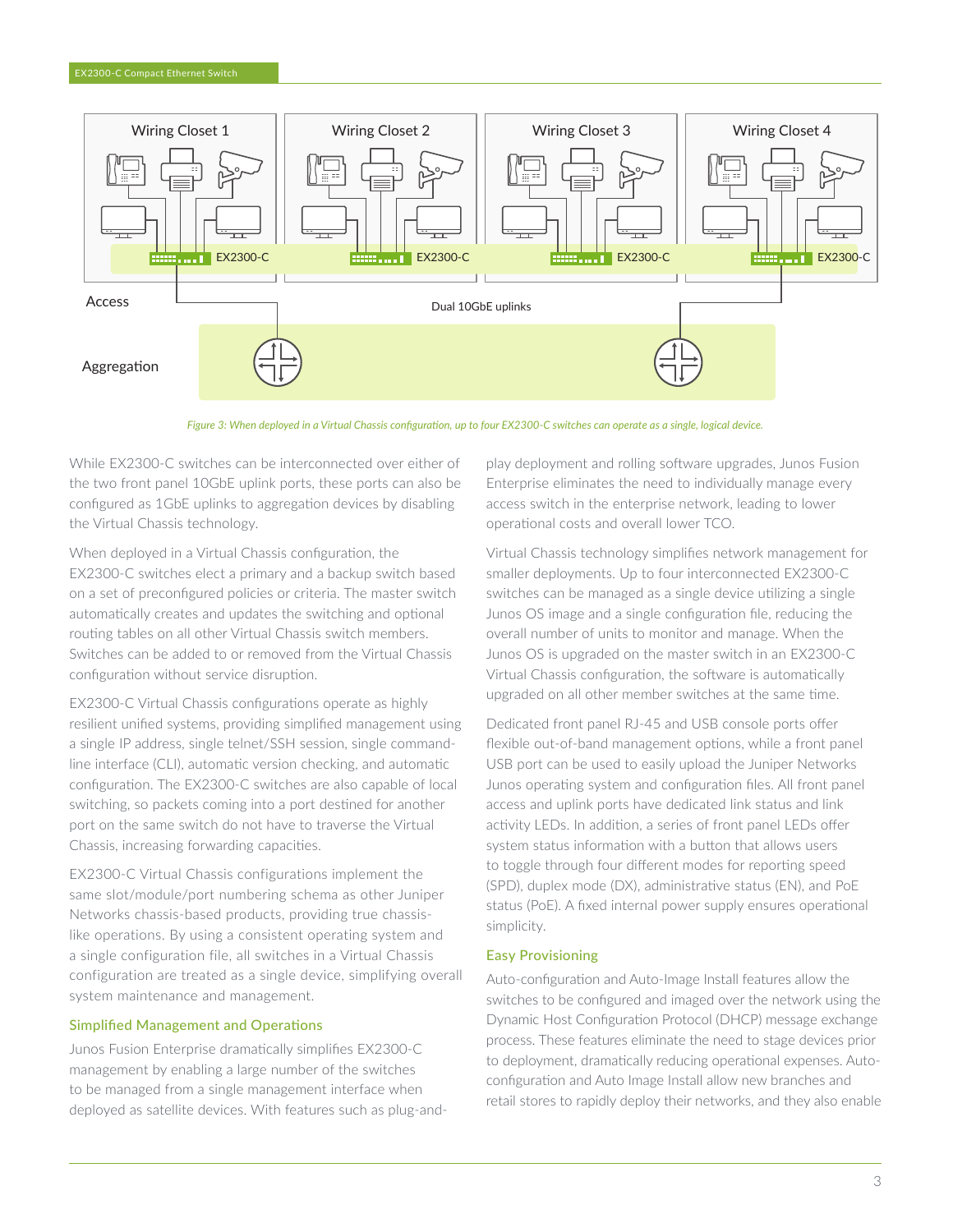software upgrades and security fixes to be performed at the touch of a button. A zero touch provisioning (ZTP) feature allows a DHCP server to push configuration details and software images to multiple switches at boot-up time.

Juniper Networks Junos Space Network Director can manage the EX2300-C as a standalone switch as well as satellite devices in a Junos Fusion Enterprise deployment.

# Features and Benefits

The EX2300-C model switches include a number of features that make them ideal for low-density, open space deployments.

### Compact Form Factor

At 10.98 inches wide and 9.4 inches deep, EX2300-C switches can be easily and discreetly installed on desktops, on or under shelves, or on walls. An optional magnetic mounting pad is available for securing the EX2300-C switches to metal surfaces. Rack-mount kits are also available for installing the switches in standard 19-inch wiring racks. Wall mounting can be done using the flexible mounting slots on the bottom of the chassis to attach to the screws on the wall.

## Silent Operation

The EX2300-C switches are fanless, resulting in a silent operation suitable for deployments in workgroup areas. The fanless design also reduces power consumption and improves mean time between failures (MTBF) by eliminating moving parts.

# Low Power

The fanless design reduces the power consumed by the EX2300-C switches. Energy Efficient Ethernet (EEE) ports ensure low power consumption when the network link is idle.

#### Access Security

Working as an enforcement point within the Access Policy Infrastructure, the EX2300-C provides standards-based 802.1X port-level access control as well as L2-L4 policy enforcement based on user identity, location, device, or a combination of these. If access is granted, the switch assigns the user to a specific VLAN based on authorization levels.

The EX2300-C also provides a full complement of port security features, including DHCP snooping, dynamic ARP inspection (DAI), and media access control (MAC) limiting to defend against internal and external spoofing, and man-in-the-middle and denial-of-service (DoS) attacks.

# Physical Security

Security slots on either side of the switch accept locking devices that physically secure switches, preventing them from being easily removed in open space or unsecured environments.

## PoE/PoE+ Power

The EX2300-C-12P switch delivers power for supporting networked devices such as telephones, video cameras, IEEE 802.11n WLAN access points, and videophones. It supports the IEEE 802.3af PoE standard, as well as IEEE 802.3at PoE+ with a budget of 124 watts. At maximum power, the 12-port EX2300-C-12P can provide the full 15.4 watts of Class 3 PoE to a maximum of eight ports simultaneously, and the full 30 watts of PoE+ to a maximum of four ports simultaneously. Attached devices draw the necessary power until the PoE power budget is exhausted.

## Junos Operating System

The EX2300-C switches run the same Junos OS that is used by other Juniper Networks EX Series Ethernet Switches, QFX Series Switches, Juniper Routers, Juniper SRX Firewalls, and the Juniper NFX Series Network Services Platform. By using a common operating system, Juniper delivers a consistent implementation and operation of control plane features across all products.

#### Enhanced Limited Lifetime Warranty

The EX2300-C switches include an enhanced limited lifetime hardware warranty that provides next business day advance hardware replacement for as long as the original purchaser owns the product. The warranty includes lifetime software updates, advanced shipping of spares within one business day, and 24x7 Juniper Networks Technical Assistance Center (JTAC) support for 90 days after the purchase date. Power supplies and fan trays are covered for a period of five years. For complete details, please visit [www.juniper.net/support/warranty](http://www.juniper.net/support/warranty).

# Product Options

Table 1: EX2300-C Ethernet Switch Models

| Model        | <b>Access Port</b><br>Configuration | Jplink Ports          | PoE+ Capable<br>Ports | Height | PoE+ Budget | <b>Power Supply</b><br>Rating |
|--------------|-------------------------------------|-----------------------|-----------------------|--------|-------------|-------------------------------|
| EX2300-C-12T | 12-port<br>10/100/1000BASE-T        | Two SFP/SFP+ ports 0  |                       |        | N/A         | 40 W AC                       |
| EX2300-C-12P | 12-port<br>10/100/1000BASE-T        | Two SFP/SFP+ ports 12 |                       |        | 124 W       | .70 W AC                      |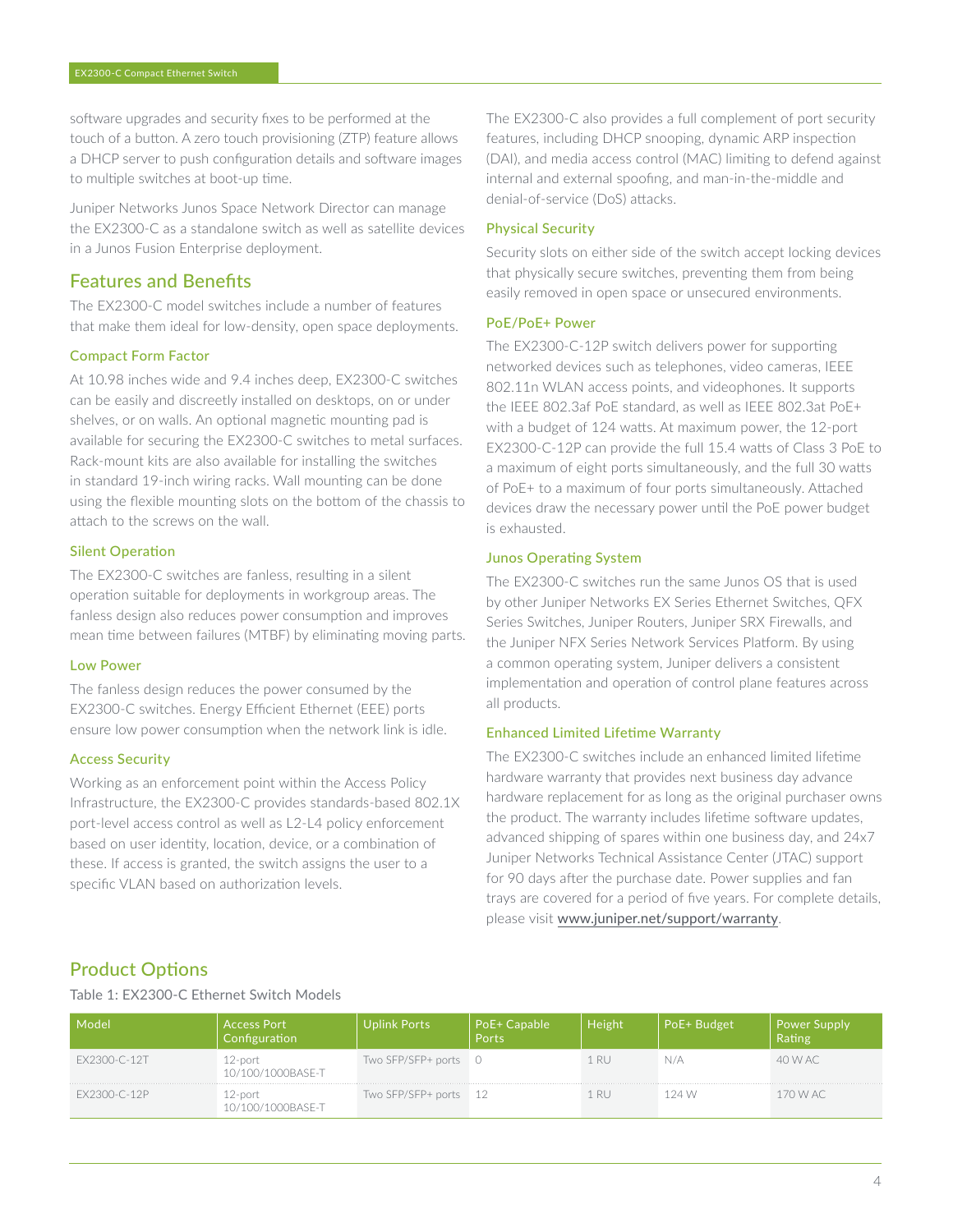

# Physical Specifications

#### Power Options

• Fixed internal power supply (AC)

| Model        | Max. System Power<br><b>Consumption (Input Power</b><br>without PoE) | <b>Total PoE</b><br><b>Power Budget</b> |
|--------------|----------------------------------------------------------------------|-----------------------------------------|
| FX2300-C-12T | 20 W AC                                                              |                                         |
| FX2300-C-12P | 24 W AC                                                              | 124W                                    |

#### Dimensions (W x H x D)

- EX2300-C-12T: 10.98 x 1.72 x 9.4 in (27.9 x 4.4 x 23.9 cm)
- EX2300-C-12P: 10.98 x 1.72 x 9.4 in (27.9 x 4.4 x 23.9 cm)

#### Backplane

• 40 Gbps Virtual Chassis interconnect to link up to four switches as a single logical device

## System Weight

- EX2300-C-12T: 5.45 lb (2.48 kg)
- EX2300-C-12P: 6.99 lb (3.17 kg)

#### Environmental Ranges

- Operating temperature:  $32^{\circ}$  to  $104^{\circ}$  F (0° to  $40^{\circ}$  C)<sup>1,2</sup>
- Storage temperature: -40° to 158° F (-40° to 70° C)
- Operating altitude: up to 5,000 ft (1524 m)
- Nonoperating altitude: up to 16,000 ft (4877 m)
- Relative humidity operating: 10% to 85% (noncondensing)
- Relative humidity nonoperating: 0% to 95% (noncondensing)

#### Cooling

• Fanless operation

# Hardware Specifications

# Switching Engine Model

• Store and forward

#### DRAM

• 2 GB with ECC

## Flash

 $• 2 GB$ 

<sup>2</sup> Use extended temperature-grade transceivers for optical reach of ER and ZR.

# CPU

• 1.25 GHz ARM CPU

### GbE port density per system

• 14 (12 access ports + 2 uplink ports)

## Physical Layer

- Physical port redundancy: Redundant trunk group (RTG)
- Cable diagnostics for detecting cable breaks and shorts
- Auto medium-dependent interface/medium-dependent interface crossover (MDI/MDIX) support
- Port speed downshift/setting maximum advertised speed on 10/100/1000BASE-T ports
- Digital optical monitoring for optical ports

## Packet-Switching Capacities (Maximum with 64-Byte Packets)

• 64 Gbps

# Software Specifications

## Layer 2/Layer 3 Throughput (Mpps) (Maximum with 64 Byte Packets)

• 47 Mpps (wire speed)

#### Layer 2 Features

- Maximum MAC addresses in hardware: 16,000
- Jumbo frames: 9216 bytes
- Number of VLANs supported: 4093
- Range of possible VLAN IDs: 1-4094
- Port-based VLAN
- MAC-based VLAN
- Voice VLAN
- Layer 2 Tunneling Protocol (L2TP)
- IEEE 802.1ak: Multiple VLAN Registration Protocol (MVRP)
- Compatible with Per-VLAN Spanning Tree Plus (PVST+)
- RVI (Routed VLAN Interface)
- IEEE 802.1AB: Link Layer Discovery Protocol (LLDP)
- LLDP-MED with VoIP integration
- IEEE 802.1ad Q-in-Q tunneling
- IEEE 802.1br Bridge Port Extension
- IEEE 802.1D: Spanning Tree Protocol
- IEEE 802.1p: CoS Prioritization
- IEEE 802.1Q: VLAN Tagging
- IEEE 802.1Q-in-Q: VLAN Stacking
- IEEE 802.1s: Multiple Spanning Tree Protocol (MSTP)
- Number of MST instances supported: 64
- IEEE 802.1w: Rapid Spanning Tree Protocol (RSTP)
- IEEE 802.1X: Port Access Control
- IEEE 802.3: 10BASE-T
- IEEE 802.3u: 100BASE-TX
- IEEE 802.3ab: 1000BASE-T
- IEEE 802.3z: 1000BASE-X

<sup>1</sup> To support operating temperature ranges beyond 40° C at altitudes up to 5,000 feet, extended temperature-range SFPs should be used when fiber uplinks are being utilized.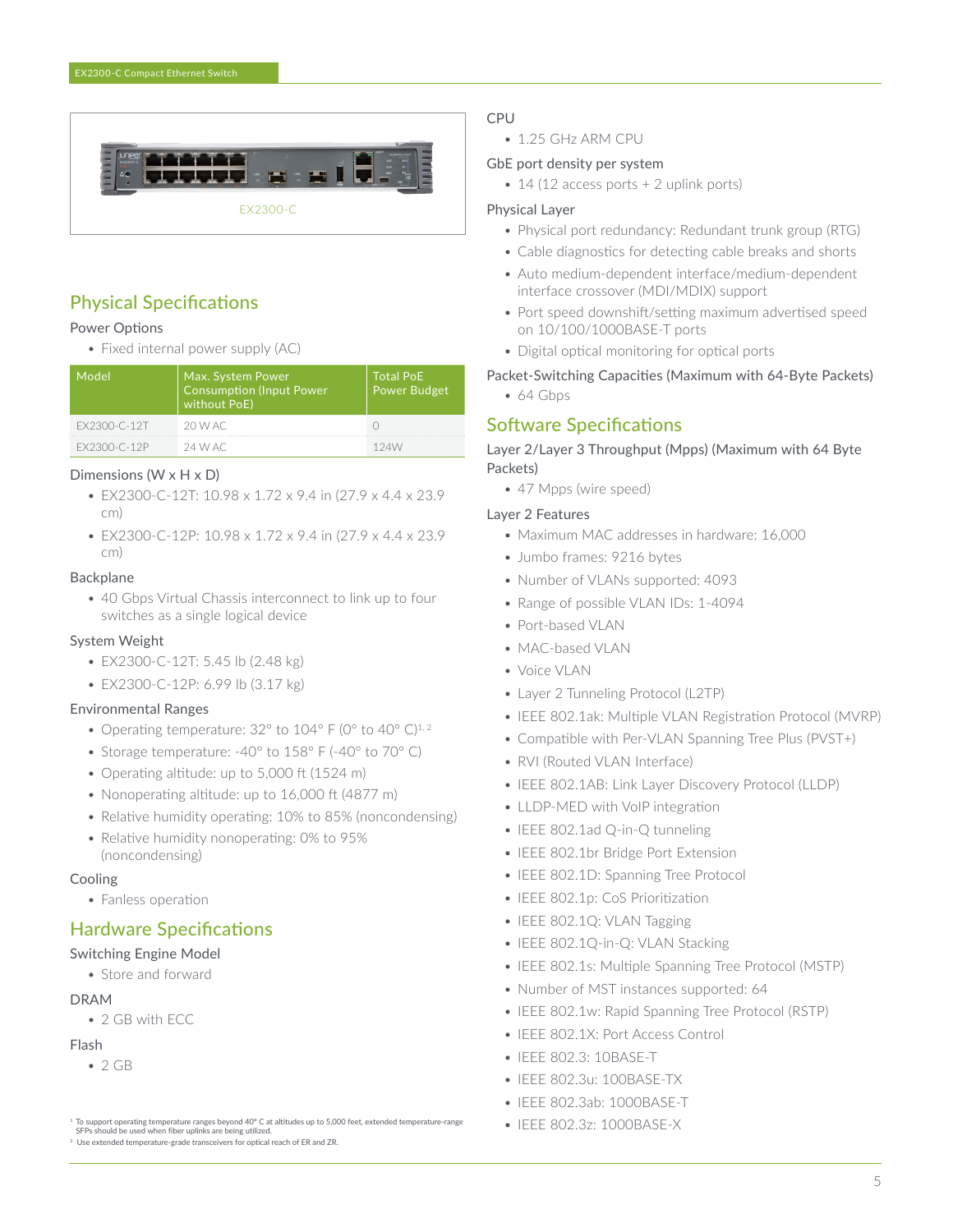- IEEE 802.3af: PoE
- IEEE 802.3at: PoE+
- IEEE 802.3ad: Link Aggregation Control Protocol (LACP)
- IEEE 802.3x: Pause Frames/Flow Control

#### Layer 3 Features: IPv4

- Maximum number of ARP entries: 1,500
- Maximum number of IPv4 unicast routes in hardware: 512 prefixes; 4,096 host routes
- Maximum number of IPv4 multicast routes in hardware: 2,048 groups; 2,048 multicast routes
- Routing Protocols: RIP v1/v2, OSPF v1/v2
- Static routing
- Routing policy
- Bidirectional Forwarding Detection (BFD) with slow timers (> 3 sec)
- IP directed broadcast

#### Layer 3 Features: IPv6

- Maximum number of Neighbor Discovery (ND) entries: 1,500
- Maximum number of IPv6 unicast routes in hardware: 512 prefixes; 2,048 host routes
- Maximum number of IPv6 multicast routes in hardware: 1,024 groups; 1,024 multicast routes
- Neighbor discovery, system logging, Telnet, SSH, SNMP, Network Time Protocol (NTP), Domain Name System (DNS)
- Static routing
- Routing protocols: RIPng, OSPF v3

#### Access control lists (ACLs) (Junos OS firewall filters)

- Port-based ACL (PACL)—256 ingress; 256 egress
- VLAN-based ACL (VACL)—256 ingress; 256 egress
- Router-based ACL (RACL)—256 ingress; 512 egress
- ACL entries (ACE) in hardware per system: 2,000
- ACL counter for denied packets
- ACL counter for permitted packets
- Ability to add/remove/change ACL entries in middle of list (ACL editing)
- $\bullet$  L<sub>2</sub>-L<sub>4</sub> ACL

#### Access Security

- MAC limiting
- Allowed MAC addresses—configurable per port
- Sticky MAC (persistent MAC address learning)
- Dynamic ARP inspection (DAI)
- Proxy ARP
- Static ARP support
- DHCP snooping
- 802.1X port-based
- 802.1X multiple supplicants
- 802.1X with VLAN assignment
- 802.1X with authentication bypass access (based on host MAC address)
- 802.1X with VoIP VLAN support
- 802.1X dynamic access control list (ACL) based on RADIUS attributes
- 802.1X Supported EAP types: Message Digest 5 (MD5), Transport Layer Security (TLS), Tunneled Transport Layer Security (TTLS), Protected Extensible Authentication Protocol (PEAP)
- IPv6 RA Guard
- IPv6 Neighbor Discovery Inspection
- Captive Portal
- Static MAC authentication
- MAC-RADIUS
- Control plane DoS protection
- Fallback Authentication
- Trusted Network Connect (TNC) certified

#### High Availability

- Link Aggregation
- 802.3ad (LACP) support:
	- Number of LAGs supported: 128
	- Maximum number of ports per LAG: 8
- Tagged ports support in LAG
- Uplink failure detection

#### Quality of Service (QoS)

- Layer 2 QoS
- Layer 3 QoS
- Ingress policing: 2 rate 3 color
- Hardware queues per port: 8
- Scheduling methods (egress): Strict Priority (SP), shapeddeficit weighted round-robin (SDWRR)
- 802.1p: DSCP/IP precedence trust and marking
- L2-L4 classification criteria: Interface, MAC address, Ethertype, 802.1p, VLAN, IP address, DSCP/IP precedence, TCP/UDP port numbers
- Congestion avoidance capabilities: Tail drop and WRED

#### **Multicast**

- Internet Group Management Protocol (IGMP) snooping entries: 2,000
- IGMP: v1, v2, v3
- IGMP snooping
- PIM sparse mode (PIM SM), PIM source-specific multicast (PIM SSM), PIM dense mode (PIM DM)

#### Services and Manageability

- Junos OS command-line interface (CLI)
- Web interface (J-Web)
- Out-of-band management: Serial, 10/100BASE-T Ethernet
- ASCII configuration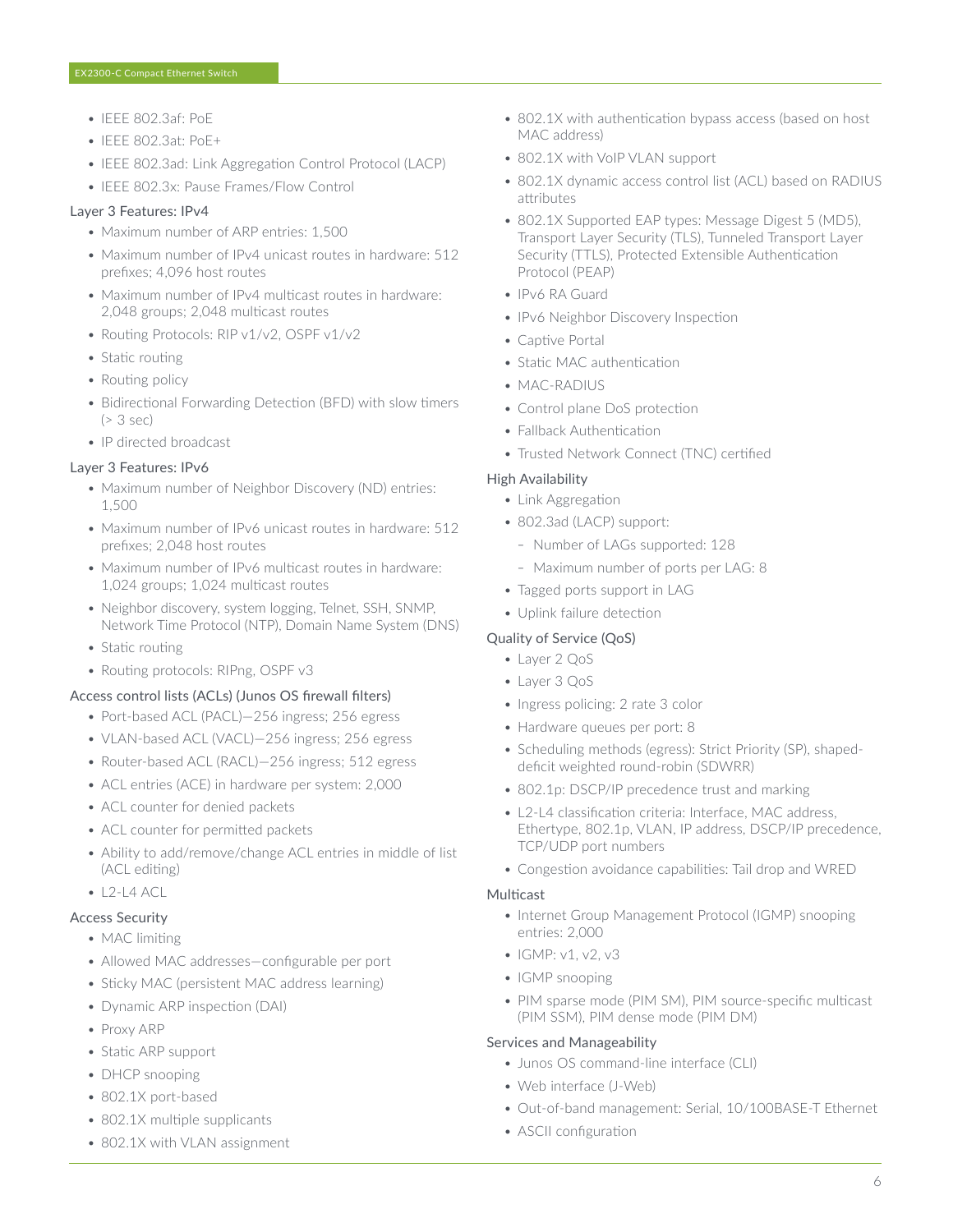- Rescue configuration
- Configuration rollback
- Image rollback
- Element management tools: Juniper Networks Junos Space Network Management Platform
- Real-time performance monitoring (RPM)
- SNMP: v1, v2c, v3
- Remote monitoring (RMON) (RFC 2819) Groups 1, 2, 3, 9
- Network Time Protocol (NTP)
- DHCP server
- DHCP client and DHCP proxy
- DHCP relay and helper
- RADIUS authentication
- SSHv2
- Secure copy
- HTTP/HTTPs
- DNS resolver
- System logging
- Temperature sensor
- Configuration backup via FTP/secure copy
- Interface range

#### Supported RFCs

- RFC 768 UDP
- RFC 783 Trivial File Transfer Protocol (TFTP)
- RFC 791 IP
- RFC 792 Internet Control Message Protocol (ICMP)
- RFC 793 TCP
- RFC 826 ARP
- RFC 854 Telnet client and server
- RFC 894 IP over Ethernet
- RFC 903 Reverse ARP (RARP)
- RFC 906 Bootstrap Loading using TFTP
- RFC 951, 1542 BootP
- RFC 1027 Proxy ARP
- RFC 1058 RIP v1
- RFC 1122 Host requirements
- RFC 1256 IPv4 ICMP Router Discovery (IRDP)
- RFC 1492 TACACS+
- RFC 1519 Classless Interdomain Routing (CIDR)
- RFC 1591 Domain Name System (DNS)
- RFC 1812 Requirements for IP Version 4 routers
- RFC 2030 Simple Network Time Protocol (SNTP)
- RFC 2068 HTTP/1.1
- RFC 2131 BOOTP/DHCP relay agent and DHCP server
- RFC 2138 RADIUS Authentication
- RFC 2139 RADIUS Accounting
- RFC 2267 Network Ingress Filtering
- RFC 2453 RIP v2
- RFC 2474 DiffServ Precedence, including 8 queues/port
- RFC 2597 DiffServ Assured Forwarding (AF)
- RFC 2598 DiffServ Expedited Forwarding (EF)
- RFC 2710 Multicast Listener Discovery Version (MLD) for IPv6
- RFC 2925 Definitions of Managed Objects for Remote Ping, Traceroute, and Lookup Operations
- RFC 3176 sFlow
- RFC 3579 RADIUS Extensible Authentication Protocol (EAP) support for 802.1X
- RFC 3810 Multicast Listener Discovery Version 2 (MLDv2) for IPv6
- RFC 5176 Dynamic Authorization Extensions to RADIUS
- LLDP Media Endpoint Discovery (LLDP-MED), ANSI/TIA-1057, draft 08

#### Supported MIBs

- RFC 1155 Structure of Management Information (SMI)
- RFC 1157 SNMPv1
- RFC 1212, RFC 1213, RFC 1215 MIB-II, Ethernet-like MIB, and TRAPs
- RFC 1493 Bridge MIB
- RFC 1643 Ethernet MIB
- RFC 1724 RIPv2 MIB
- RFC 1905 RFC 1907 SNMP v2c, SMIv2, and Revised MIB-II
- RFC 1981 Path MTU Discovery for IPv6
- RFC 2011 SNMPv2 Management Information Base for the IP using SMIv2
- RFC 2012 SNMPv2 Management Information Base for the transmission Control Protocol using SMIv2
- RFC 2013 SNMPv2 Management Information Base for the User Datagram Protocol using SMIv2
- RFC 2096 IPv4 Forwarding Table MIB
- RFC 2287 System Application Packages MIB
- RFC 2460 IPv6 Specification
- RFC 2464 Transmission of IPv6 Packets over Ethernet **Networks**
- RFC 2570-2575 SNMPv3, User-based Security, Encryption, and Authentication
- RFC 2576 Coexistence between Version 1, Version 2, and Version 3 of the Internet-standard Network Management Framework
- RFC 2578 SNMP Structure of Management Information MIB
- RFC 2579 SNMP Textual Conventions for SMIv2
- RFC 2665 Definitions of Managed Objects for the Ethernet-like Interface Types
- RFC 2819 RMON MIB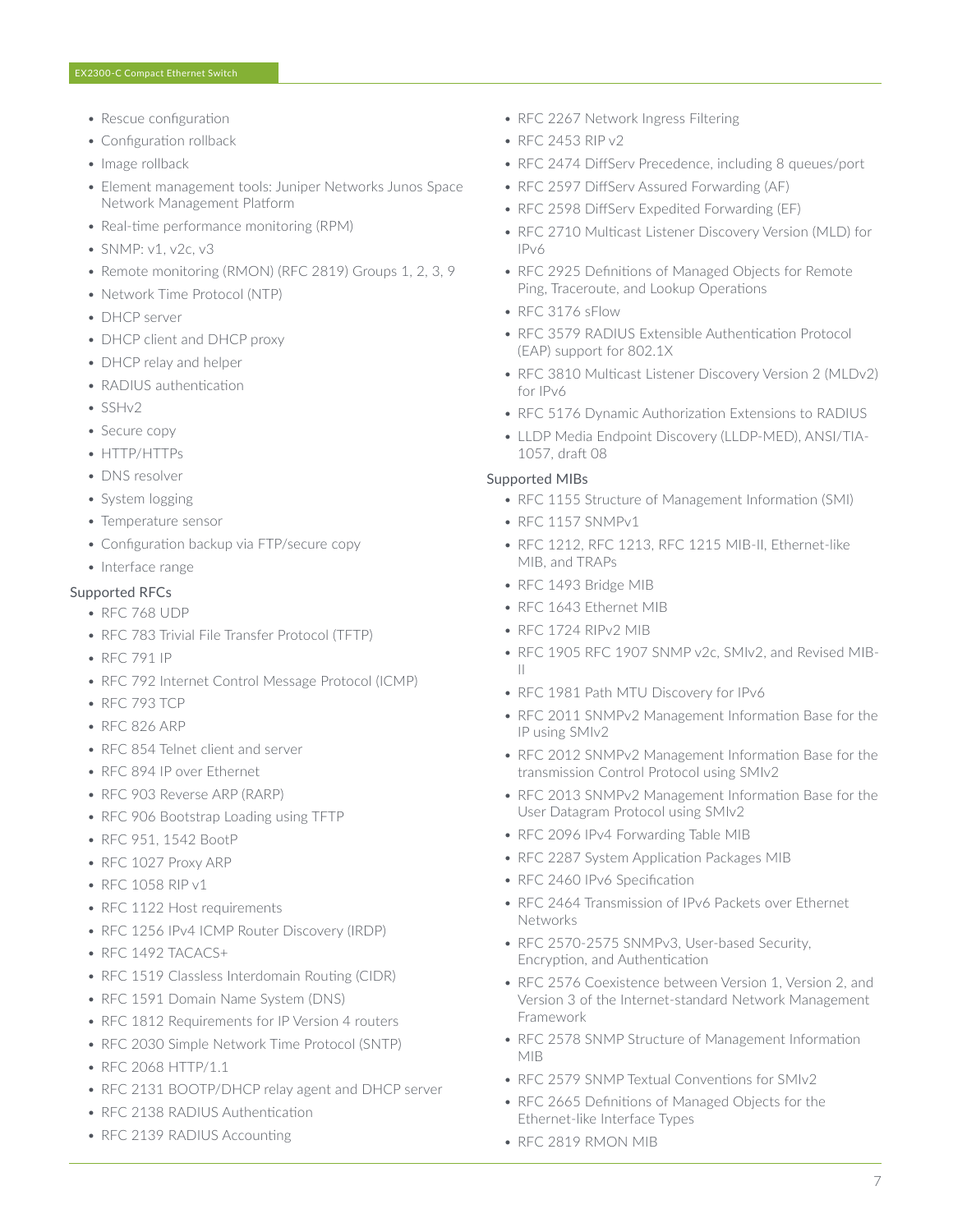- RFC 2863 The Interfaces Group MIB
- RFC 2922 LLDP MIB
- RFC 2925 Definitions of Managed Objects for Remote Ping, Traceroute, and Lookup Operations
- RFC 3413 SNMP Application MIB
- RFC 3414 User-based Security Model for SNMPv3
- RFC 3415 View-based Access Control Model (VACM) for SNMP
- RFC 3484 Default Address Selection for IPv6
- RFC 3621 PoF-MIB (PoF switches only)
- RFC 4188 STP and Extensions MIB
- RFC 4213 Basic Transition Mechanisms for IPv6 Hosts and Routers
- RFC 4291 IPv6 Addressing Architecture
- RFC 4363 Definitions of Managed Objects for Bridges with Traffic Classes, Multicast Filtering, and VLAN Extensions
- RFC 4443 ICMPv6 for the IPv6 Specification
- RFC 4861 Neighbor Discovery for IPv6
- RFC 4862 IPv6 Stateless Address Autoconfiguration
- Draft blumenthal aes usm 08
- Draft reeder snmpv3 usm 3desede -0

#### Troubleshooting

- Debugging: CLI via console, telnet, or SSH
- Diagnostics: Show and debug command statistics
- Traffic mirroring (port)
- Traffic mirroring (VLAN)
- Filter-based mirroring
- Mirroring destination ports per system: 4
- LAG port monitoring
- Multiple destination ports monitored to 1 mirror (N:1)
- Maximum number of mirroring sessions: 4
- Mirroring to remote destination (over L2): 1 destination **VI AN**
- Encapsulated Remote Switched Port Analyzer (ERSPAN)
- IP tools: Extended ping and trace
- Juniper Networks commit and rollback

#### Safety Certifications

- UL-UL60950-1 (Second Edition)
- C-UL to CAN/CSA 22.2 No.60950-1 (Second Edition)
- TUV/GS to EN 60950-1 (Second Edition)
- CB-IEC60950-1 (Second Edition with all country deviations)
- EN 60825-1 (Second Edition)

#### Electromagnetic Compatibility Certifications

- FCC 47CFR Part 15 Class A
- EN 55022 Class A
- ICES-003 Class A
- VCCI Class A
- AS/NZS CISPR 22 Class A
- CISPR 22 Class A
- FN 55024
- EN 300386
- CE

#### Telecom Quality Management

 $• T19000$ 

- **Telco** 
	- CLEI code

# Noise Specifications

• 0 db (fanless)

## **Warranty**

• Enhanced limited lifetime switch hardware warranty

# Juniper Networks Services and Support

Juniper Networks is the leader in performance-enabling services that are designed to accelerate, extend, and optimize your high-performance network. Our services allow you to maximize operational efficiency while reducing costs and minimizing risk, achieving a faster time to value for your network. Juniper Networks ensures operational excellence by optimizing the network to maintain required levels of performance, reliability, and availability. For more details, please visit [www.juniper.net/](http://www.juniper.net/us/en/products-services) [us/en/products-services](http://www.juniper.net/us/en/products-services).

# Ordering Information

| <b>Product Number</b>        | <b>Description</b>                                                                                                                      |  |  |
|------------------------------|-----------------------------------------------------------------------------------------------------------------------------------------|--|--|
| <b>Switches</b>              |                                                                                                                                         |  |  |
| FX2300-C-12T                 | EX2300 Compact Fanless 12-port 10/100/1000BASE-T,<br>2 x 1/10GbE SFP/SFP+ (optics sold separately)                                      |  |  |
| FX2300-C-12T-VC              | EX2300 Compact Fanless 12-port 10/100/1000BASE-T,<br>2 x 1/10GbE SEP/SEP+ with Virtual Chassis License<br>(optics sold separately)      |  |  |
| FX2300-C-12P                 | EX2300 Compact Fanless 12-port 10/100/1000BASE-T<br>PoE+, 2 x 1/10GbE SFP/SFP+ (optics sold separately)                                 |  |  |
| FX2300-C-12P-VC              | EX2300 Compact Fanless 12-port 10/100/1000BASE-T<br>PoE+, 2 x 1/10GbE SFP/SFP+ with Virtual Chassis<br>License (optics sold separately) |  |  |
| FX2300-C-12T-TAA             | EX2300 TAA Compact Fanless 12-port<br>10/100/1000BASE-T, 2 x 1/10GbE SFP/SFP+ (optics<br>sold separately)                               |  |  |
| FX2300-C-12P-TAA             | EX2300 TAA Compact Fanless 12-port<br>10/100/1000BASE-T PoE+, 2 x 1/10GbE SFP/SFP+<br>(optics sold separately)                          |  |  |
| <b>Accessories</b>           |                                                                                                                                         |  |  |
| EX-CBL-CON-USB               | Console cable with USB Type A and mini-B connectors                                                                                     |  |  |
| <b>FX2300-C-CBI-GRD</b>      | Cable guard                                                                                                                             |  |  |
| <b>FX2300-C-MGNT-</b><br>MNT | Magnet mount                                                                                                                            |  |  |
| <b>FX2300-C-RMK</b>          | Rack-mount kit                                                                                                                          |  |  |